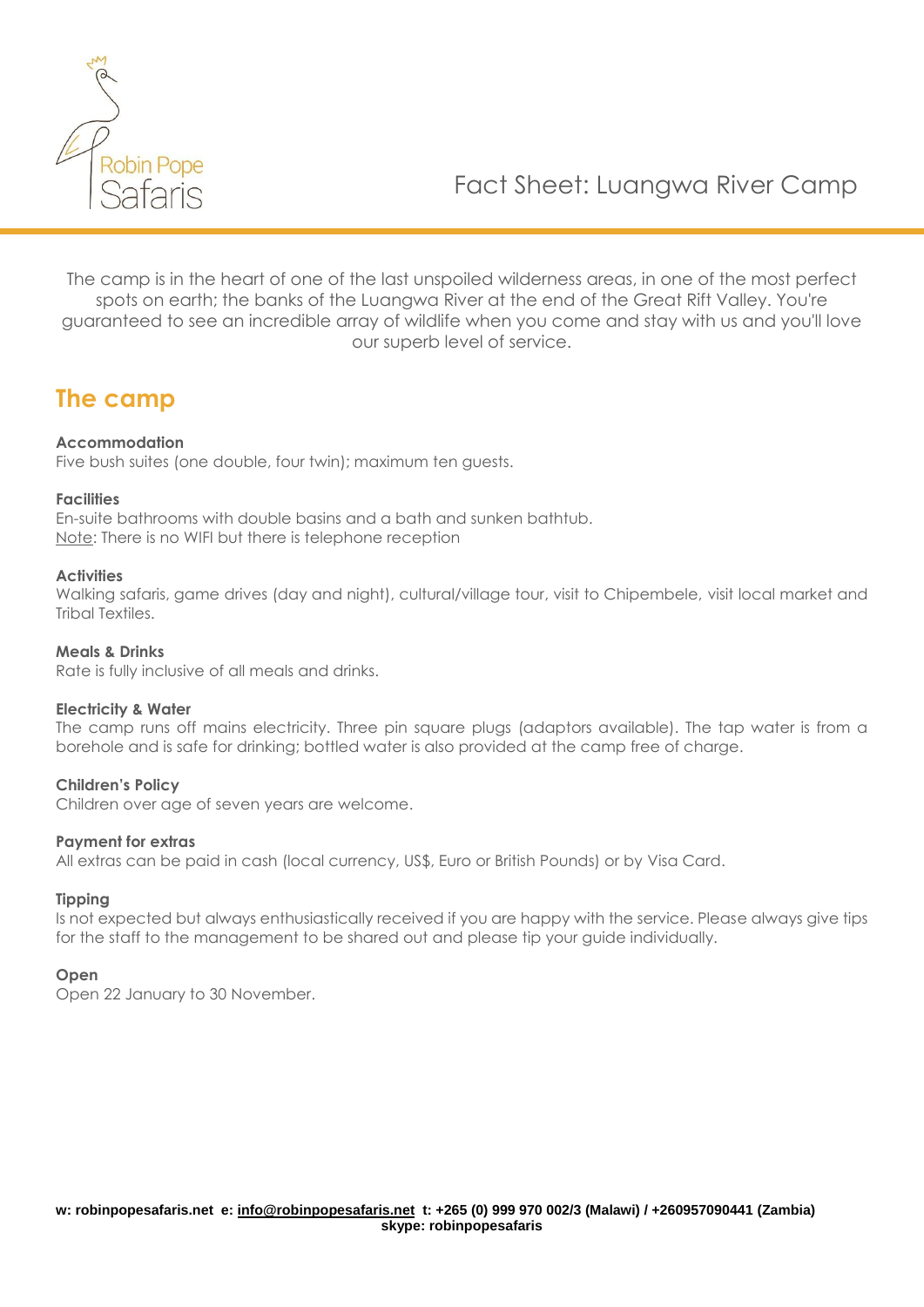## **Travel information**

#### **International flights**

South African Airways, Kenya Airways and Emirates fly into Lusaka, Zambia. South African Airways, Kenya Airways and Ethiopian Airways fly into Lilongwe, Malawi.

#### **Getting to Mfuwe**

1 hour 30 minutes flight with Proflight from Lusaka, Zambia. 1 hour flight from Lilongwe, Malawi.

#### **Getting to the camp**

From Mfuwe Airport it is a 1 hour road transfer to the camp through colourful village life and some game viewing area as well.

#### **Getting to the Park**

Throughout the year we have direct access from the camp to the park by boat or vehicle.

#### **Meet and greet**

In Lusaka, Lilongwe and Mfuwe you will be met by a RPS representative who will assist you with immigration formalities. If you have any problem, please call Robin Pope Safaris on +265 (0) 1795483 / 01794491 for further assistance.

#### **Visas**

Most nationals can obtain their visa at the point of entry into Zambia. Current charges are \$50 for tourists of most nationalities, including US, Canadian, British and most European countries. If you are not one of the above please ask about visas before booking. Please visit the Zambian Immigration website <http://www.zambiaimmigration.gov.zm/>for full information.

#### **Airport Tax**

Most airlines now include airport taxes in the tickets. But for charter flights these may still be payable, please confirm with us for exact amounts.

International airport taxes: US\$40 per person Domestic airport taxes: US\$16 person

Please note that all taxes can be paid in US Dollars. For Lusaka and Mfuwe our meet and greet team will assist you with the above.

#### **Health**

All visitors should be medically insured. We recommend that visitors to Zambia take malaria prophylactics. Tetanus, polio, typhoid and the hepatitis vaccinations are recommended. It is advisable to know your blood group type in case of an emergency.

Please do ask for up to date health advice in your home country.

#### **Insurance**

We highly recommend full Trip Cancellation Insurance - we do need to charge cancellation fees as stipulated. Robin Pope Safaris bears no responsibility for any delays, cancellation of flights or change of itinerary and retains the right to alter or cancel an activity with just reason.

#### **Cancellation Policy**

Confirmation to 91 days 20% of accommodation only, then full invoice (excluding park fees) 90 – 61 days 25%, 60 – 31 days 50%, 30 – 0 days 100%. Cancellation fees will be applied and so we highly recommend that you ensure full "Trip Cancellation Insurance" is bought at time of confirmation.

**w: robinpopesafaris.net e: [info@robinpopesafaris.net](mailto:info@robinpopesafaris.net) t: +265 (0) 999 970 002/3 (Malawi) / +260957090441 (Zambia) skype: robinpopesafaris**